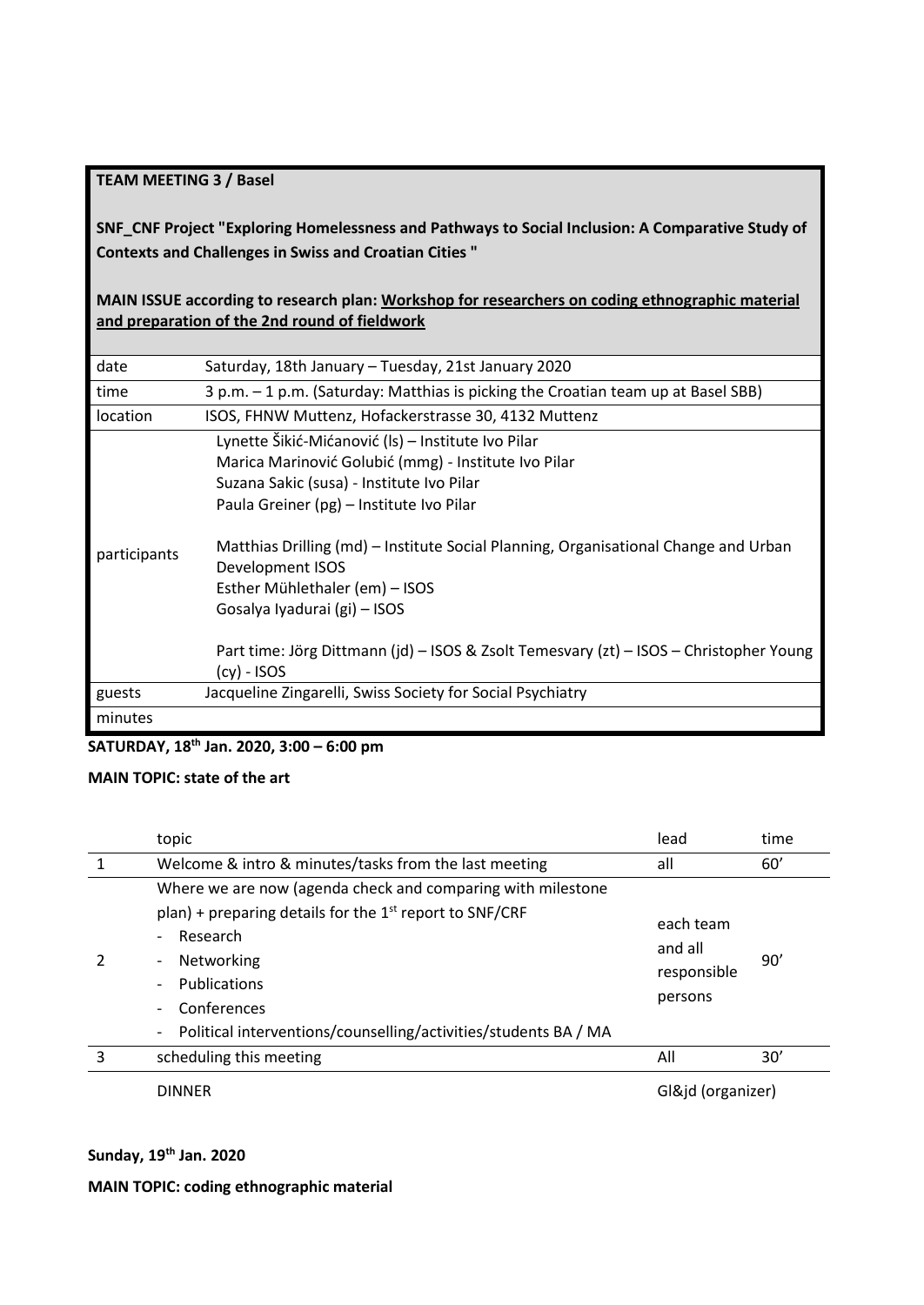|   | topic                                                                                                                                  | lead                      | time |
|---|----------------------------------------------------------------------------------------------------------------------------------------|---------------------------|------|
| 1 | Expert interviews:<br>what codes have been generated from our research materials as well<br>as what can now be compared                | both teams                | 120' |
| 2 | Expert interviews: clarify uncertainties (if there are) and pursue<br>further themes with some practitioners                           |                           | 60'  |
|   | <b>LUNCH</b>                                                                                                                           |                           | 60'  |
| 3 | interviews with homeless persons:<br>what codes have been generated from our research materials as well<br>as what can now be compared | Lead:<br>croatian<br>team | 120' |
|   | <b>COFFEE BREAK</b>                                                                                                                    |                           | 180' |
| 4 | what needs to be explored in the second round of fieldwork with<br>homeless persons                                                    |                           | 60'  |
| 5 | Input: Grounded Theory                                                                                                                 | mmg                       | 60'  |
| 6 | OPEN HOUR: fieldwork experiences, dilemmas, challenges that we<br>have all had since our last meeting in September                     | all                       | 60'  |
|   | Tour / Dinner together                                                                                                                 | gl & md (organizer)       |      |